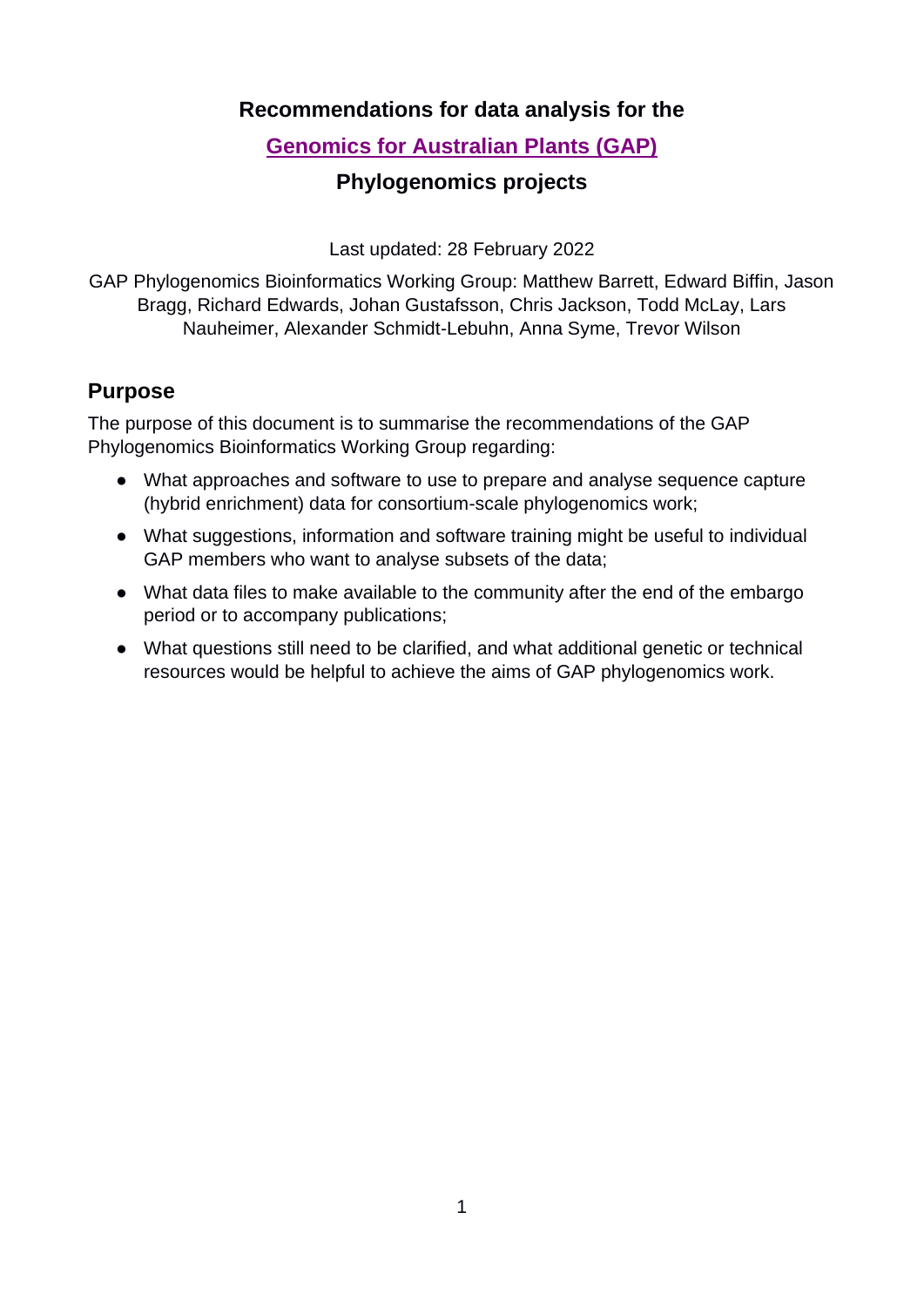

# **Preparation of reads**

We recommend the use of **FastQC** (Andrews 2014) for quality control of raw reads. The software is widely available and includes a user-friendly graphical user interface (GUI) with a large number of potential warning flags and suggestions for improvement (e.g. sequence duplication, read quality, need to trim).

We recommend the use of **Trimmomatic** (Bolger *et al.* 2014) for cleaning, trimming, and pairing of raw reads.

# **Assembly**

We recommend the use of **HybPiper** (Johnson *et al.* 2016) for the assembly of cleaned reads to the target loci. The tool consists of a set of Python scripts available at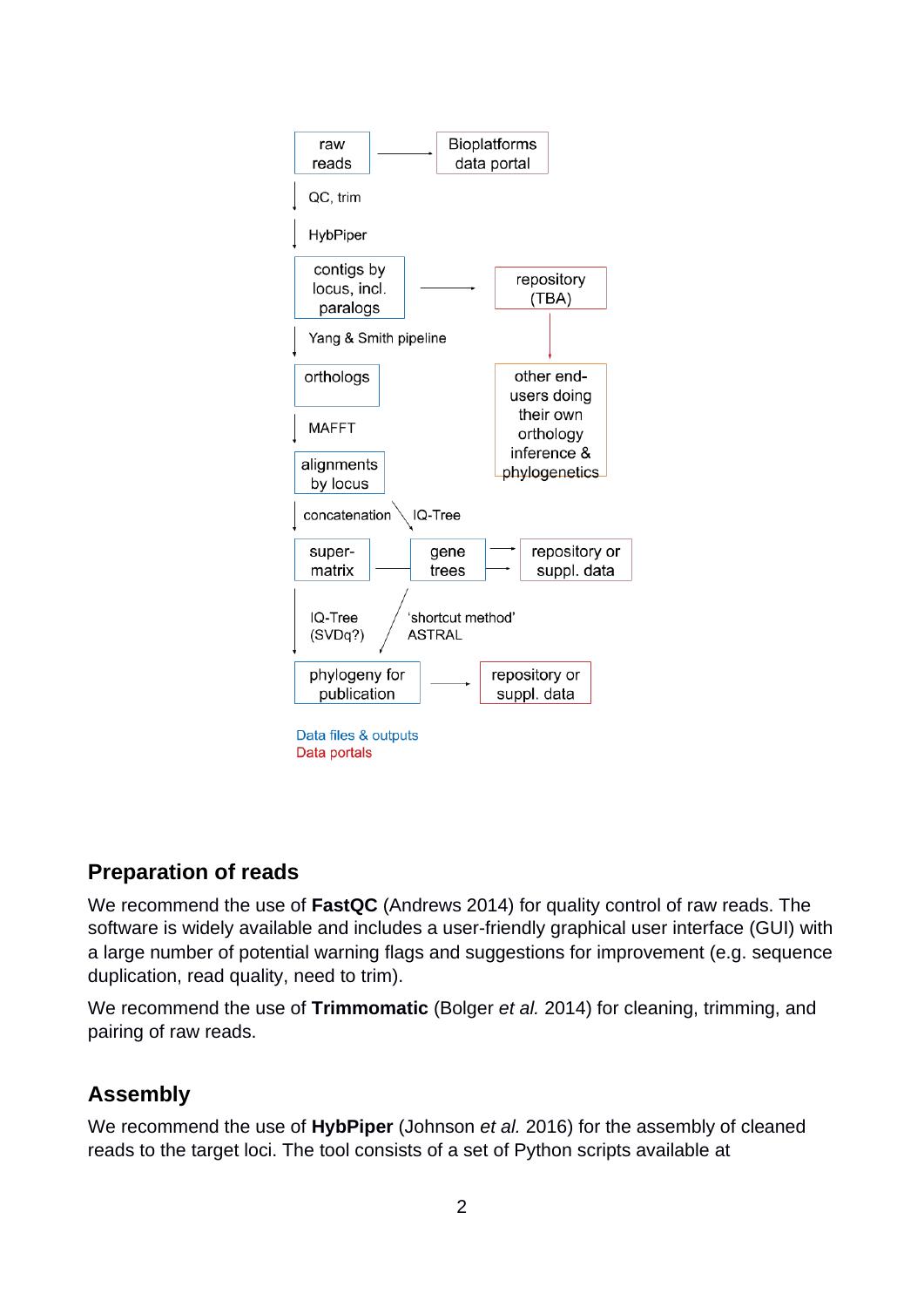<https://github.com/mossmatters/HybPiper> and requires the unassembled reads and target sequences (usually the sequences used to design the bait set) as inputs.

HybPiper produces large numbers of temporary files for each sample, potentially resulting in the user reaching the maximum number of files allowed on their supercomputer. It comes with a clean-up script that removes all unnecessary files, but in a high-throughput approach the user needs to script their loop so that this happens after each sample has been assembled. Instructions or practical assistance should therefore be provided to GAP members intending to run HybPiper themselves.

# **Identification of paralogs**

Genome and gene duplication events lead to the existence of very similar gene families in the same organism. If a clade is derived from a polyploidisation event in a common ancestor, or if a single gene was duplicated in the ancestor, each descendant species may carry two copies of what was originally one gene, with both paralogs diversifying as independent gene trees or being lost differentially. A frequent problem in phylogenomics is to ensure that the sequences in any alignment used for analysis are orthologs of each other, i.e. members of the same gene tree since the duplication event.

HybPiper has a simplistic way of deciding which of several potential paralogs to retain for the final output, using first read coverage and then similarity to the target sequence as criteria. This means that it is easy for two different paralogs to be accepted in two samples, especially if one of the two paralogs was not assembled in one of the samples, or if orthologs had very different read coverage across samples.

We therefore recommend that HybPiper's **paralog investigator** script be run after assembly. It will produce a \*.fasta file for each gene locus containing potentially multiple contigs for a given sample, allowing paralogy to be resolved with a dedicated tool. HybPiper also provides paralogy warnings, which together with the sequence data allow the user to decide whether gene alignments can be analysed directly or whether ortholog inference will be required

For datasets where paralogy is an issue, we recommend the use of the ortholog inference pipeline developed by **Yang & Smith** (2014). It is a set of Python scripts available at [https://bitbucket.org/yangya/phylogenomic\\_dataset\\_construction/src/master/](https://bitbucket.org/yangya/phylogenomic_dataset_construction/src/master/) and uses gene tree topology to infer paralogy. It has the advantages of not requiring a reference genome, being automated, and providing four different approaches of varying strictness in one package (1to1, MO, RT, and MI, from retrieving only those loci that have no paralogy at all to retrieving every part of the gene tree that shows a duplicated taxon as a separate ortholog). The outputs are \*.fasta files with sequence alignments for each ortholog recognised by the specific approaches used (of four).

A limitation of the pipeline at the level of all angiosperms is that it uses outgroup information for its two intermediate-stringency approaches (MO, RT). Fortunately, sequences of *Austrobaileya*, which is a candidate for the sister group of all other extant angiosperms, are available for c. 95% of the genes in the 353 bait kit. It is likely that GAP or PAFTOL sequence data from other, related plant families can be used as outgroups for many, if not all, analyses at the family level.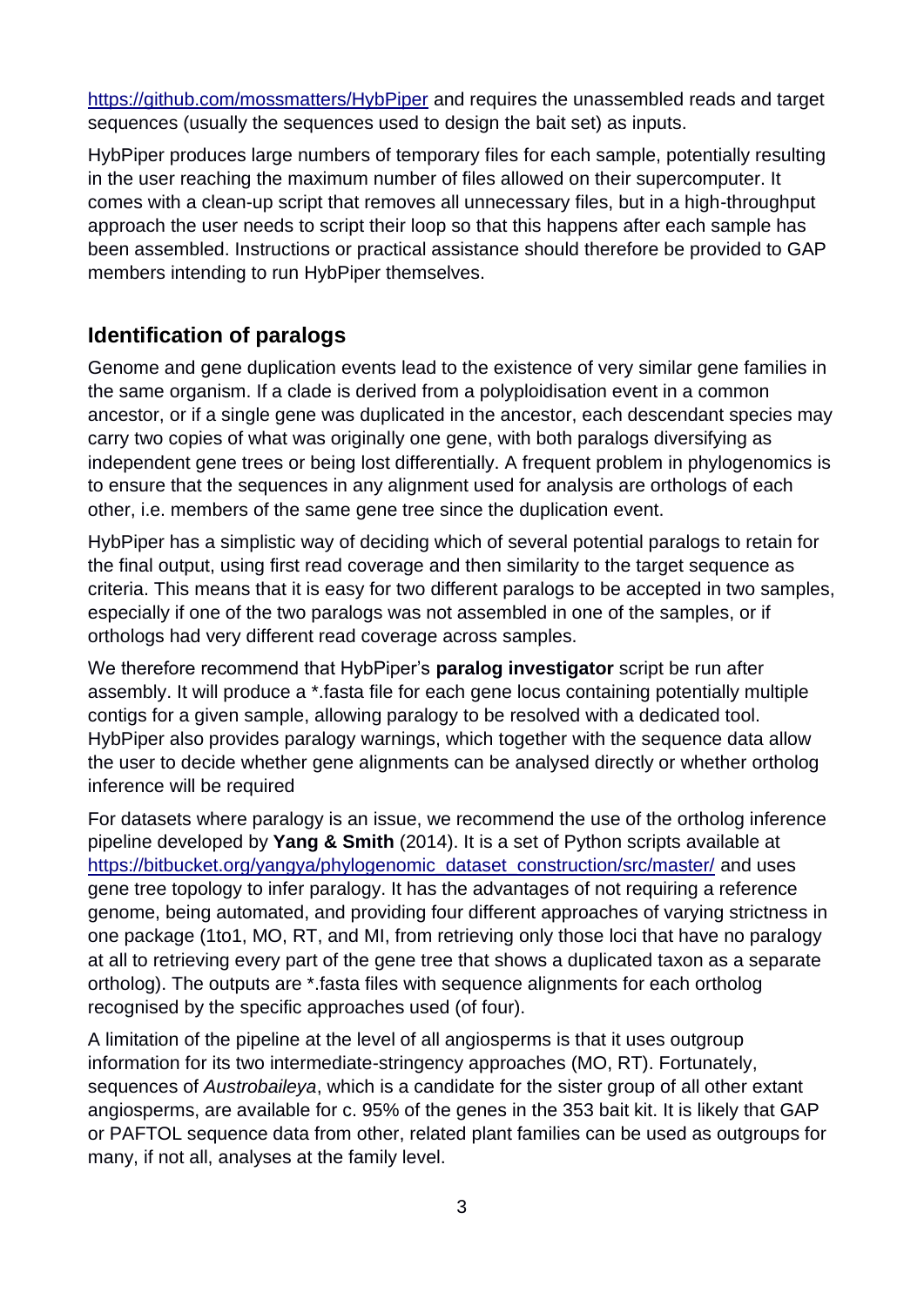A technical limitation of the pipeline, as originally published, is that it expects a different input than the output produced by HybPiper. The working group has developed and continues to improve scripts to connect the two into one workflow.

# **Phylogenetic analysis**

Data matrices can be partitioned to allow different models of evolution to apply to different parts of the data. In datasets concatenated from different genes it is, for example, common to partition by gene, as they may evolve at different speeds. In the case of GAP Phylogenomics data, the targeted sequences are all of protein coding genes, in which every third nucleotide position (the third codon position) evolves considerably faster than the other two, because many mutations in that position do not affect the protein sequence. We therefore suggest that consortium members explore partitioning by codon position across their data.

Three main approaches are commonly used to infer phylogenies from multi-locus sequence data:

A full Bayesian multi-locus coalescent analysis as implemented in the BEAST add-on StarBEAST (Heled and Drummond 2010; Ogilvie *et al.* 2017) is widely considered the "gold standard", but it is only feasible for datasets of limited size with very little missing data. It would be desirable if a training workshop, or instructions, could be provided to GAP members who want to use BEAST to analyse subsets of the data. The consortium will not, however, be able to use this approach for an angiosperm phylogeny of hundreds of genera, as many are likely missing data for several of the gene loci.

The second approach is concatenation of the sequence data from all orthologs into a supermatrix. It allows the use of fast, robust and widely used likelihood phylogenetics, but discordance between gene trees can mislead estimation of tree topology and branch lengths.

The third is the collection of algorithms known as 'short-cut methods'. Their input is gene trees, usually themselves inferred with likelihood phylogenetics, which are then used to infer the species tree that best explains the patterns of gene tree discordance observed in the data. They can be misled by uncertain gene tree topologies, and only a few outlier genes can sometimes have a large effect on the results.

It is assumed that gene tree incongruence is a greater problem at shallow phylogenetic scales, suggesting that short-cut methods are more suitable when studying young groups of closely related species, and that concatenation is more suitable for deep relationships (Bryant and Hahn 2020). For large datasets in particular we recommend the exploration of **both concatenation and short-cut methods**.

We recommend the use of **IQ-TREE** [\(http://www.iqtree.org/\)](http://www.iqtree.org/) (Nguyen *et al.* 2015) for likelihood phylogenetics of concatenated data and to produce individual gene trees. The software is extremely fast and user-friendly due to the implementation of many sensible default settings. It allows the combination of model testing, partition finding, and phylogenetic analysis in one command, and provides a variety of branch support measures (traditional bootstrap, ultrafast bootstrap, concordance factors, likelihood ratio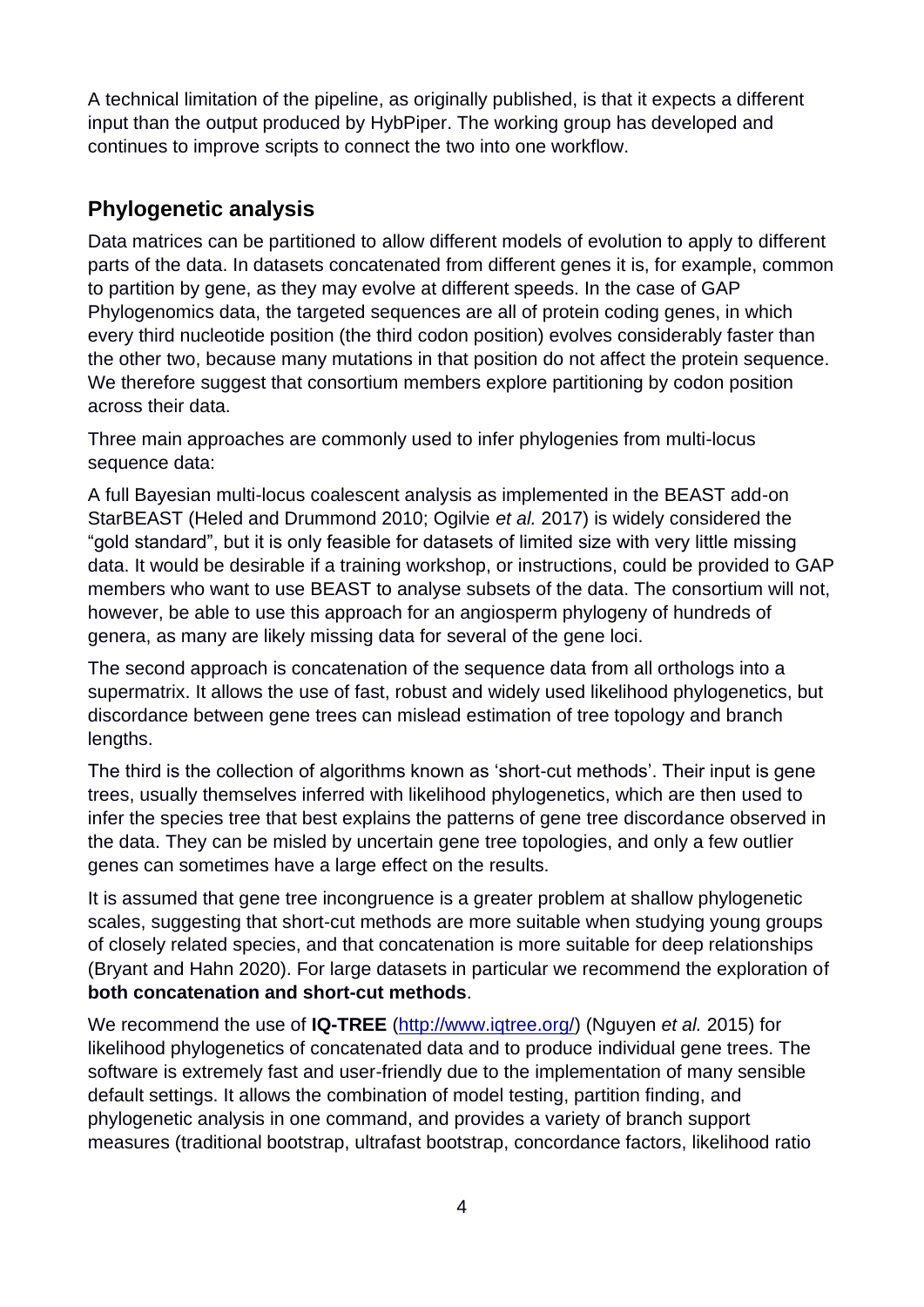tests, etc.).

We recommend the use of **ASTRAL** [\(https://github.com/smirarab/ASTRAL\)](https://github.com/smirarab/ASTRAL) (Mirarab and Warnow 2015) for short-cut phylogenetics. We recommend that gene trees be tested for formation of separate clusters with conflicting topologies, for example using the approach of Foster *et al.* (2018). Consortium members may also be interested in exploring ASTRAL-PRO [\(https://github.com/chaoszhang/A-pro\)](https://github.com/chaoszhang/A-pro), which uses paralog sequences directly, bypassing bioinformatic ortholog inference (Zhang et al. 2020).

## **Making data available to the community**

We expect that data should be made publicly available at three steps of the analysis pipeline.

**Raw reads** will be made available through the [Bioplatforms Data Portal.](https://data.bioplatforms.com/organization/about/bpa-plants) However, it would be inconvenient if researchers who want to build on GAP resources only had raw data at their disposal, because they would have to repeat the entire bioinformatics workflow, and raw read files are extremely large compared to processed target enrichment data.

Two intermediate data outputs are suggested for upload: contigs for each gene and specimen, either after assembly or after ortholog inference. We recommend that the former, i.e. **contigs including all paralogs**, be made available. When future researchers attempt to integrate their own enrichment/capture data with existing GAP data they will need to assign their contigs to the correct orthologs, and the most reliable way of doing so is by repeating ortholog inference with all available information.

Finally, we expect that **data matrices used for phylogenetic analysis, gene trees and species trees** be made available either in suitable repositories (e.g. TreeBASE, Dryad, CSIRO Data Access Portal) or as supplementary data on a journal website.